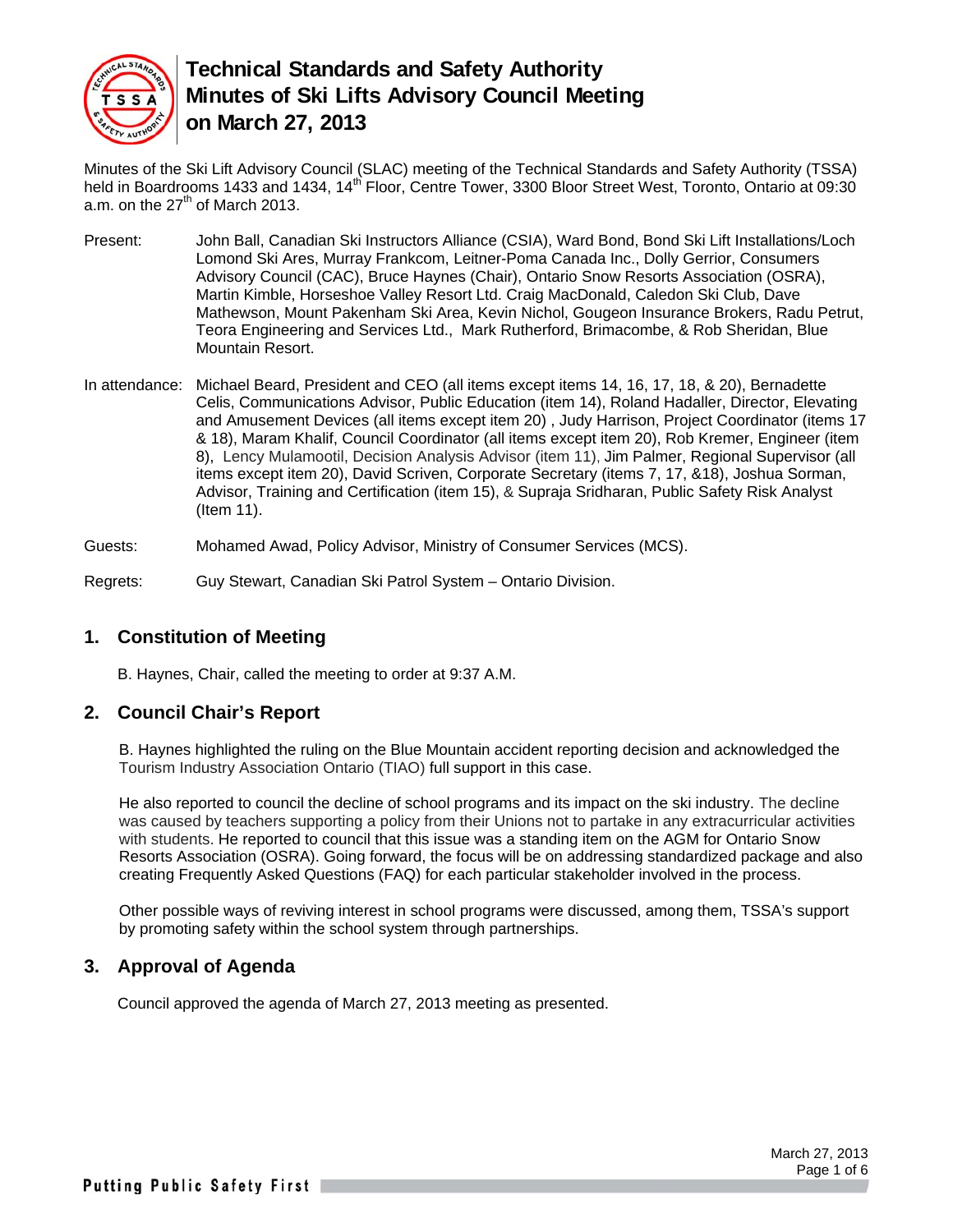

#### **4. Approval of the Minutes**

Council approved the minutes of October 10, 2012 Ski Lift Advisory Council meeting as drafted, as being a true and correct record of that meeting.

# **5. Review Action Items from Last Meeting**

R. Hadaller reviewed the outstanding action items from previous meetings with council, noting that all were completed.

# **6. TSSA President & CEO's Report**

As part of the advanced materials for this meeting, council received a report from the President and CEO, regarding TSSA's key activities over the last quarter, which was treated as read.

M. Beard, the new President and CEO, was welcomed. He reiterated that the strategic and business plans for TSSA will remain unchanged. He further shared with council that TSSA's public safety initiative, Risk Information Decision Making (RIDM) was granted a patent pending in USA and the patent process is in progress in Canada.

# **7. Council Evaluation and Engagement Survey**

D. Scriven informed council that the council evaluation and engagement survey will be conducted in May/June. He provided information around the background of the survey and council addressed the action items that arose from the last survey results.

The survey is currently set at a two year interval. D. Scriven requested to council that they consider slowing down the frequency of the survey to three year intervals Council supported TSSA to consider changing the council survey frequency to three years.

He encouraged council to participate and reminded that emails containing information will be distributed soon.

He also noted that the survey privacy was guaranteed.

Some members of council mentioned that another survey was being conducted. It was noted that the other survey may be for lift mechanics and was not related to TSSA. However, council were encouraged to contact TSSA contact centre if there were any issues with other TSSA surveys.

# **8. Engineers/Submissions**

M. Frankcom introduced an issue related to the design submissions and its process at TSSA at the last council meeting. He advised that a task group was formed and met on March 1, 2013. He provided an update from the meeting by highlighting three key areas: code interpretation, rush priority and timing, and cost of installing stop button.

R. Kremer provided a high level discussion around the Z98 code versus B77 code. In Z98 devices in safety circuits need to be redundant and checked, unless a risk assessment can justify otherwise. In B77, the code identifies, by function, which devices are required to be deemed safety devices. For manufacturers familiar with B77, this difference in code approach causes delays in submission registration – that need to comply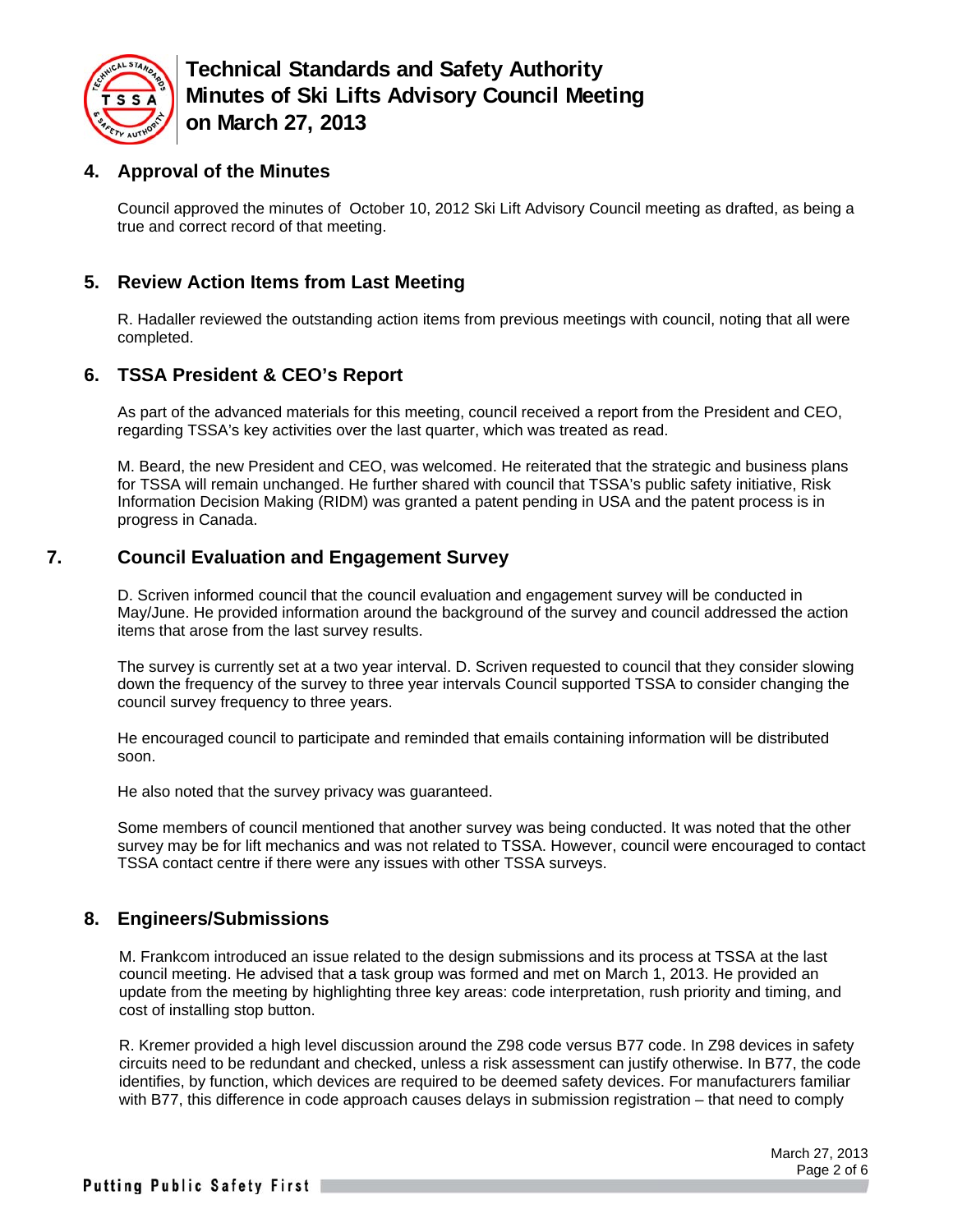

with Z98. The task group will look at possibly incorporating the device specific list from B77 into the ski CAD document.

He further provided historical background around the adoption of Z98 (a Canadian code) and the adjustments to Z98 via the CAD, in lieu of adopting the American B77 code. He also recommended that applicants book face time with engineers to go through new submission packages early in the process in an effort for both parties to get a thorough appreciation of the review as related to the submitted documents.

Around the timelines for completion of submissions, R. Kremer presented a handout at the meeting to highlight the duration of each submission in the administration process and in the engineering process at TSSA. Council further discussed the definitions for rush (priority service), and its impact on the work flow. It was explained that priority service alone cannot confirm a quick registration; it can only ensure that the submission will be moved to the top of the work queue. It was again noted that face to face meetings produce the best outcomes for the reviews performed in 2012.

R. Kremer noted that there were specific action-items resulting from March  $1<sup>st</sup>$  meeting that will be followed up on and resolutions will be sought.

M. Beard encouraged the Ski Lifts Program to enhance the administration/engineering processes presented in the graph today and identify the gaps, if any. He further recommended looking into the work flow and providing clarity in the process and finding the root cause of the issue, if any.

In regards to cost of installing a stop button, an update will be provided to council at the next meeting. This issue was discussed by the previous aging devices RRG and requires a brief revisit of the issue.

ACTION: M. Frankcom and R. Kremer to report on the resolutions of the Engineering Submission Task Group at the next council meeting.

#### **9. Priority Safety Issue: Enhance consistency among regulators**

The decision in Blue Mountain v. Ontario Ministry of Labour (MOL) was shared with council. Council discussed some of the challenges inherit to reporting an incident to MOL.

#### **10. Ministry of Consumers Services (MCS)**

M. Awad provided a high level update of MCS current businesses. He reported that there was a new Minister, Tracey MacCharles and foundational briefing was underway. He noted that there has been positive media coverage for Delegated Administrative Authority practice. He also confirmed that MCS' mandate will remain the same due to the minority government in place and will continue to support those issues already in progress.

He further provided an update regarding MCS and TSSA involvement with the Ontario College of Trades.

#### **11. Safety Compliance**

With the aid of a PowerPoint presentation, R. Hadaller provided an update regarding the ski lift safety compliance. L. Mulamootil and S. Sridharan joined the meeting for this item.

R. Hadaller presented the compliance summary for the Ski Lifts Program including the top five cited orders. High level discussion ensued around the differences in each quarter, noting that inspections for Q1 (May-July) were low due to the summer season.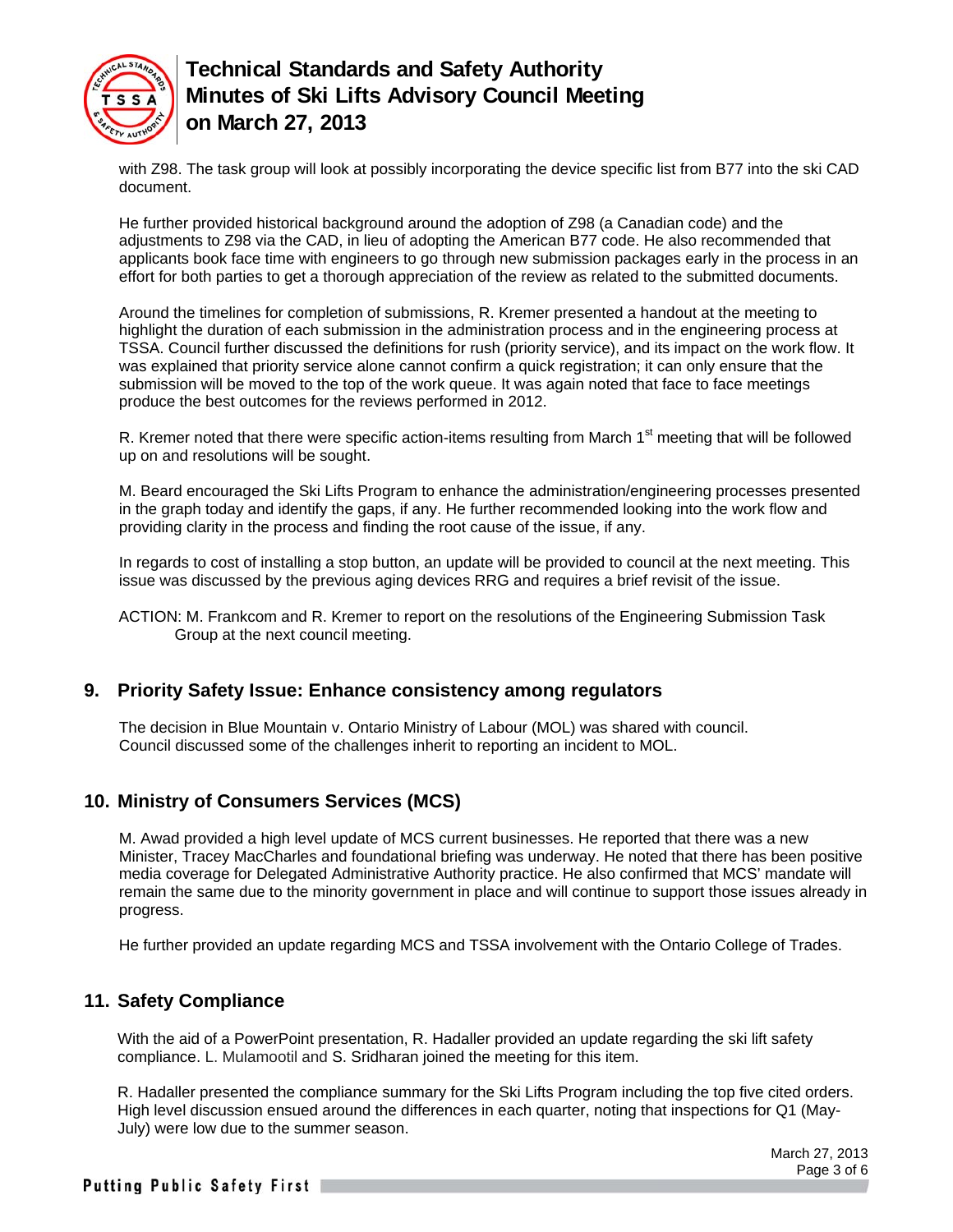

Further discussion ensued around defining measurements that can be used across programs rather than using the "general" category for orders. TSSA was currently working on standardizing all orders for each program. Moving forward, presentations will reflect these changes.

#### **12. Priority Safety Issue: TSSA technicians/inspectors availability to enhance inspector's role in more safety promotion**

J. Palmer provided a background on this issue. He reported to council that he was still working on centralizing this initiative by developing a stand-alone safety promotion presentation that can be provided to all resorts for their internal training and orientations. He noted that the tentative date for completion of this priority safety issue is in the fall.

# **13. Enforcement/Inspections/Reporting**

D. Mathewson informed council that there was no update at this time. However, he noted that the changes to the Ministry of Labour reporting had not reached the Spills Action Centre. And that they were still asking questions that did not pertain to certain incidents that did not require medical assistance. A high level discussion ensued around how to inform the appropriate agencies/government when change to the policy occurs. Further discussion indicated that TSSA was a client of the Spills Action Centre which operates under the Ministry of Environment and therefore, TSSA can follow up on the incident reporting process along with council members.

Council recommended reviewing the process of incident reporting and approaching the Spills Action Centre in regards to updating the reporting routine.

TSSA will facilitate an initial meeting lead by R. Hadaller including D. McClellan, B. Haynes, R. Sheridan and M. Rutherford.

- ACTION: R. Hadaller to coordinate an initial meeting to review the incident reporting process with the above mentioned council members and D. McClellan.
- ACTION: R. Hadaller will also coordinate a meeting with Spills Action Centre to review the incident reporting process regarding ski lifts industry. Members of council may be required to attend this meeting as per R. Hadaller direction.

#### **14. Priority Safety Issues: Ski lifts safety public education program end of season update**

With the aid of a PowerPoint presentation, B. Celis provided an update on TSSA's ski lift public education activities results for the 2012/2013 winter season.

She re-capped the program activities which focused on new skiers and snowboarders by approaching them with direct face to face engagement and forming partnership support with key industry organizations.

She also highlighted the successful results of those activities. She noted that there have been 28,000 direct interactions at 10 ski resorts and 3,400 online contest entries. She further noted that TSSA teamed up with ski schools to highlight ski lift safety during lessons and engaged the new students in the common areas to promote online contests.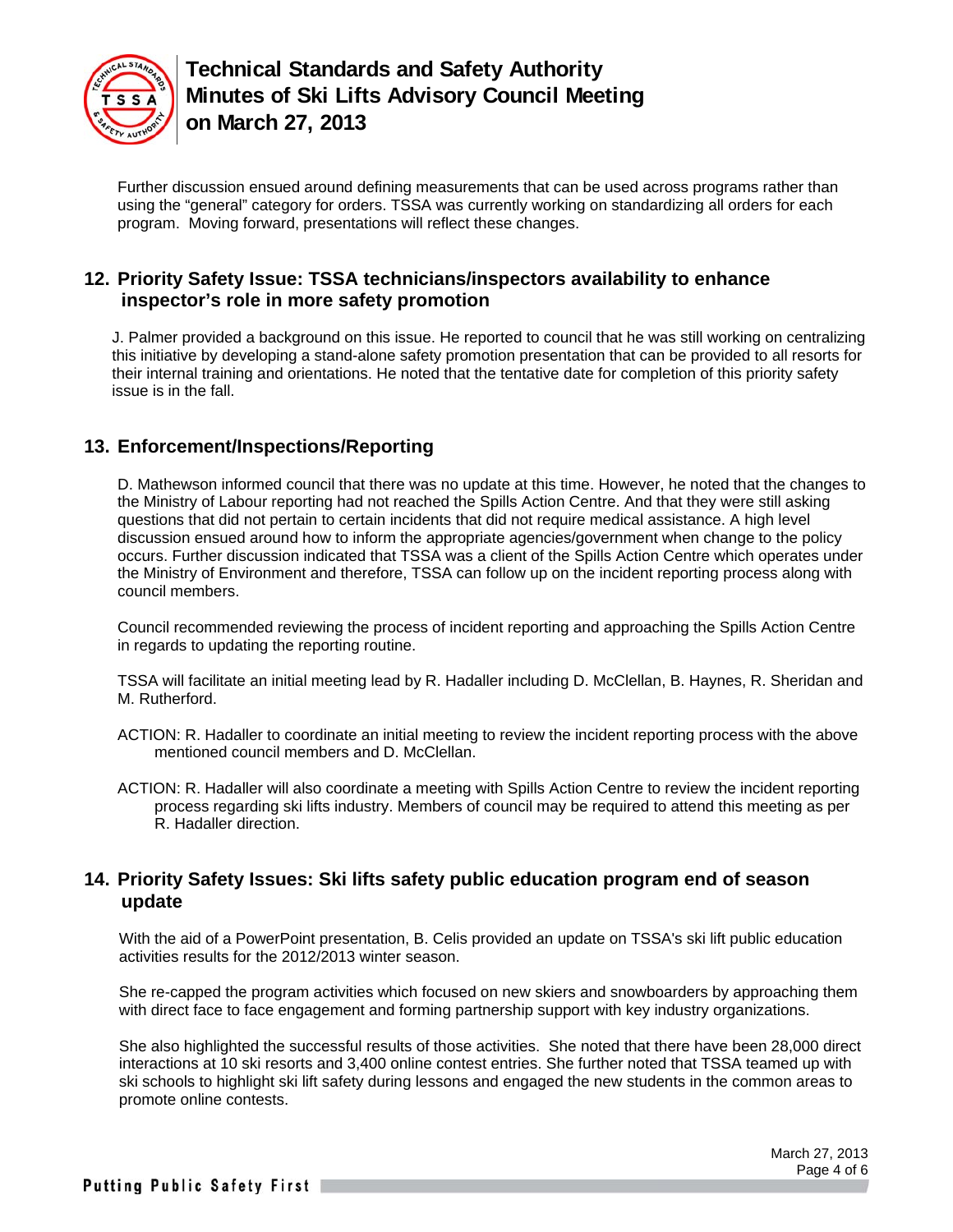

She further provided an update on the on-site results by observing those who wore safety wristband which indicated the person received messaging from the RideSmart crew. Riders who wore a wrist band loaded the lift successfully 84.6% of the time compared to 80.2% for those who did not wear a wristband.

Regarding ongoing initiatives, TSSA partnered with the Canadian Ski Instructors Alliance (CSIA) and continued to support CSIA's Award of Merit Initiative.

A high level discussion ensued around the decline of school programs and its impact on industry. Further discussion ensued around broadening the partnerships with the PACE Penguin Program and Canadian Ski Instructors Alliance.

Further discussion ensued around ways to enhance safety initiatives for school programs and expanding partnership opportunities with respect to safety messaging, which may improve the decline of school programs. B. Celis will follow up on this issue with the appropriate program directors and will provide an update at the next meeting.

# **15. Training and Certification Advisory Board (TCAB)**

J. Sorman informed council that the TCAB met on March 26, 2013.

He informed council that the examination banks for the SLM-C certificate of qualification were identified as inconsistent by the TCAB membership; as such the bank was reviewed to ensure uniformity to the applicable codes and regulatory information. A resolution has been reached and a frequently asked questions (FAQ) will be developed. Council requested this FAQ to be sent to OSRA for further feedback prior to posting.

Council discussed the possibility of developing an apprenticeship for the ski program. The historical background on this issue was shared. This is not under TSSA's mandate; however, TSSA develops curriculums needed for apprenticeships under its regulation. The development of apprenticeships was regulated under Ministry of Training, Colleges and Universities. This item will be discussed further at the next TCAB meeting.

J. Sorman further shared with council that MCS, TSSA and MTCU have been meeting with Ontario College of Trades (OCOT) to discuss the impact on certain programs' regulations as a result of the establishment of OCOT. Any new initiative involving these parties may be put on hold until the issue with OCOT is resolved. Ski Lifts AC will be informed of the result of OCOT impact on regulations.

# **16. Mechanics/Licensing/Training /Education**

K. Nichol informed council that since individual councils members were assigned to categories within the industry, he has not received as many calls. He recommended including the categories and contact information in OSRA's newsletter so the industry is aware of them.

# **17. Input Industry Trends and Issues**

As part of the advanced materials for this meeting, the council received a document for industry input/trends and matrix containing all the issues and trends that have been collected so far, which was treated as read.

J. Harrison provided the status and the next steps for this item. Moving forward, this item will be combined with item 15 to streamline all issues and trends pertaining to this council. This item will be presented as a standing item and all issues/trends will be updated as information becomes available.